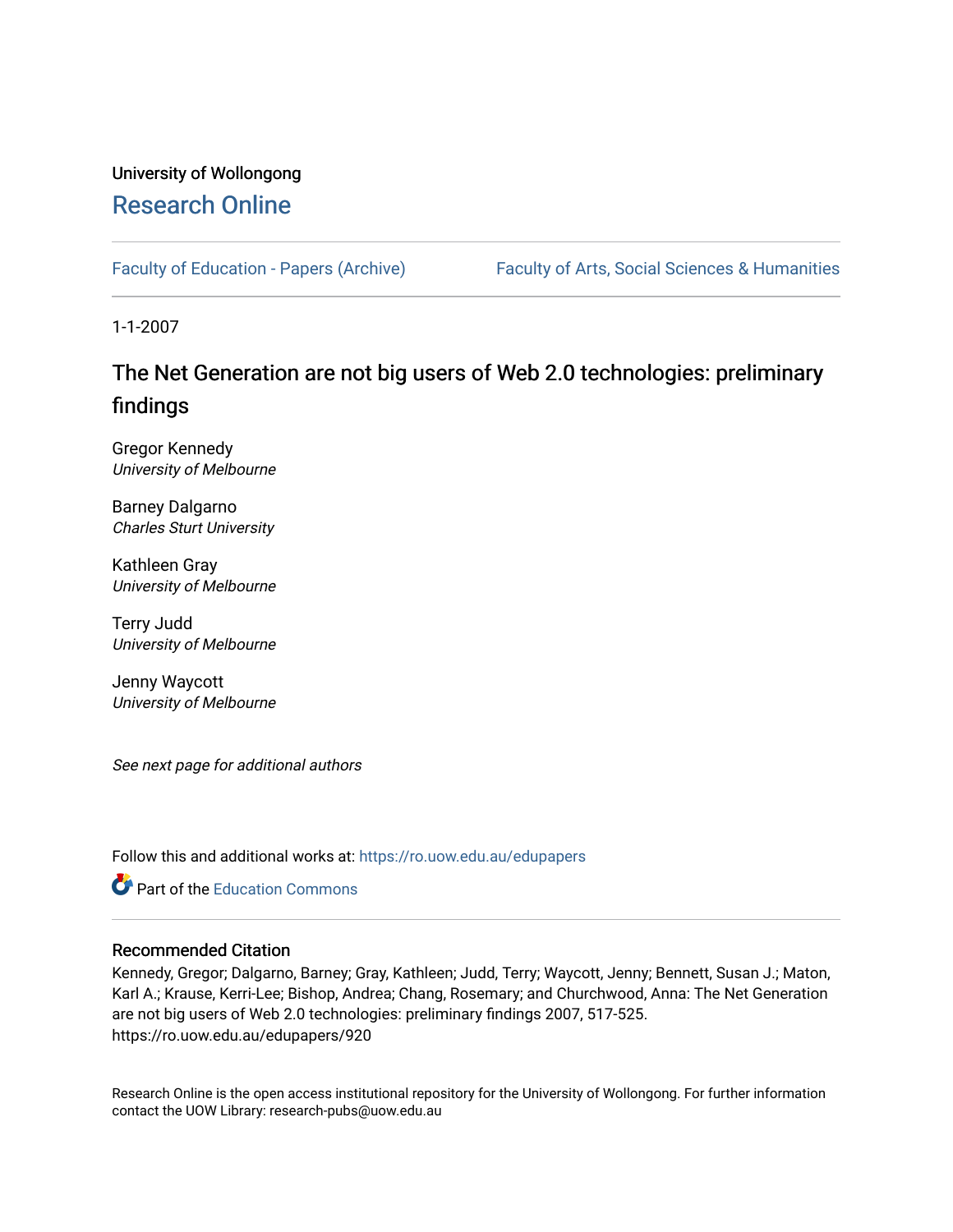#### Authors

Gregor Kennedy, Barney Dalgarno, Kathleen Gray, Terry Judd, Jenny Waycott, Susan J. Bennett, Karl A. Maton, Kerri-Lee Krause, Andrea Bishop, Rosemary Chang, and Anna Churchwood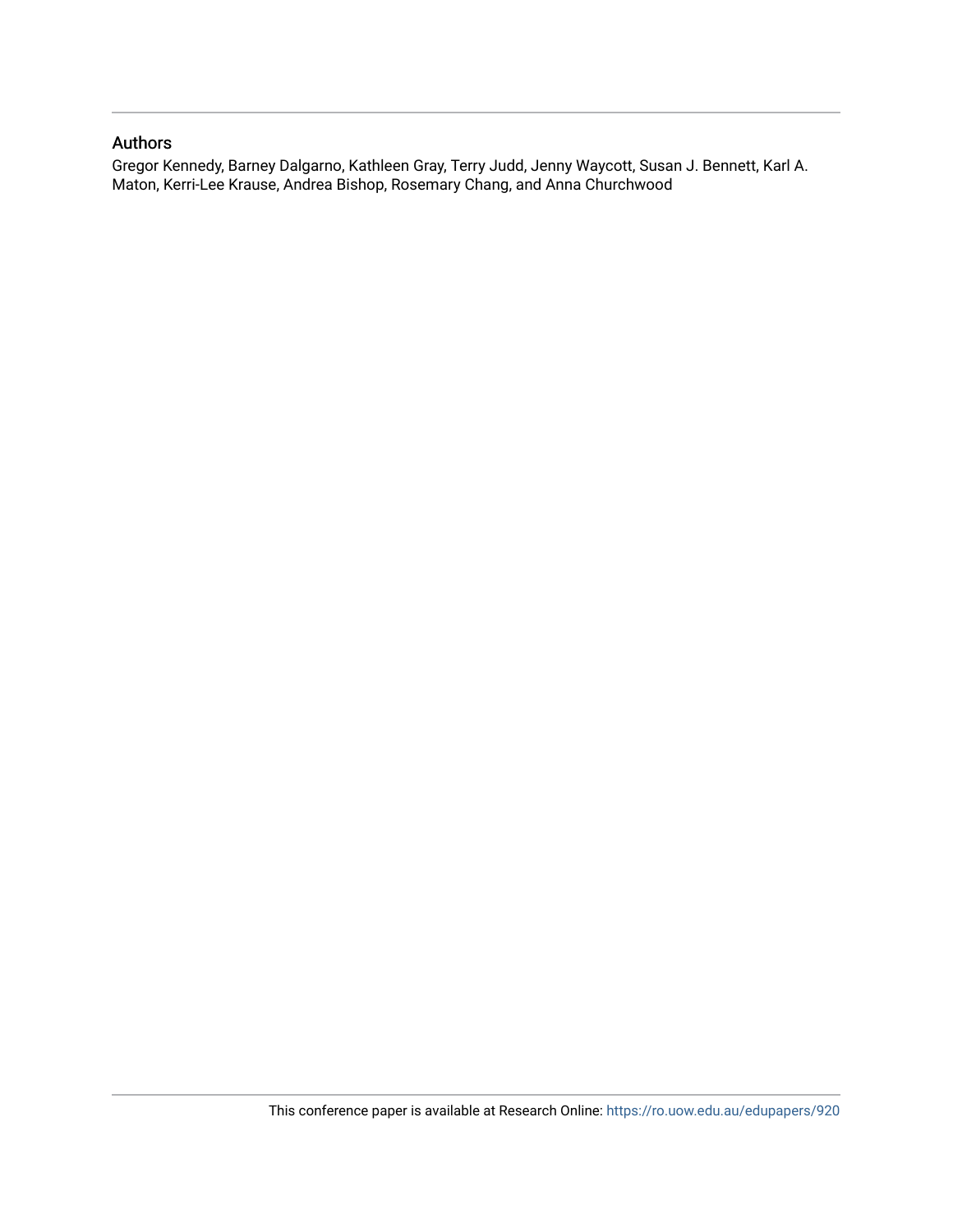# **The net generation are not big users of Web 2.0 technologies: Preliminary findings**



**Gregor Kennedy** Biomedical Multimedia Unit, The University of Melbourne **Barney Dalgarno,** Faculty of Education, Charles Sturt University **Kathleen Gray, Terry Judd, Jenny Waycott** Biomedical Multimedia Unit, The University of Melbourne **Susan Bennett** Faculty of Education, University of Wollongong **Karl Maton** Faculty of Arts, University of Sydney **Kerri-Lee Krause** Griffith Institute for Higher Education, Griffith University **Andrea Bishop** School of Science and Technology, Charles Sturt University **Rosemary Chang, Anna Churchward** Biomedical Multimedia Unit, The University of Melbourne

> A great deal has been written over the past few years about the characteristics of a new generation of students and the implications for teaching and learning. This generation, which has variously been referred to as the 'Net Generation', 'Digital Natives' and 'Generation Y' are claimed to be very different to their predecessors in their familiarity with technologies and the regularity with which they use them. Additionally, some commentators have claimed that their immersion in technology during their developmental years has changed the way that they learn and perhaps even the physiology of their brains. This paper reports on some preliminary results from a large cross-institutional study of the implications for University teaching of the characteristics of this generation of students. This paper focuses in particular on the results of a survey of the frequency with which 2588 first year students at the University of Melbourne, the University of Wollongong and Charles Sturt University, use 41 different applications of new technologies in their study and personal lives. The results indicate that there is greater diversity in frequency of use of technology than many commentators have suggested. Importantly, the use of collaborative and self-publishing 'Web 2.0' technologies that have often been associated with this generation is quite low. The results of this large survey suggest that to accept the claims of some of the commentators on the changes needed in universities to cater for this generation of students without undertaking further research is likely to be a substantial mistake.

Keywords: net generation, digital natives, y generation, web 2.0, higher education

### **Introduction**

Many current university students belong to the 'Net Generation' – a label used to describe today's young adults along with other terms including 'Digital Natives' (Prensky, 2001) and 'Generation Y' (McCrindle, 2006). This generation, born between 1980 and 1994, is said to have been shaped by their experiences of having grown up surrounded by all the "toys and tools of the digital age" (Prensky, 2001, p.1). Given that digital technologies have been part of the Net Generation's experience since their formative years, a number of assumptions have been made both about their attitudes towards learning generally and their use of new technologies specifically. For instance, it is assumed that they expect "technology will be an important part of their education" (Philip, 2007, p.1). They are also said, to expect immediate answers, fast access to information, and to be assertive information seekers and adept at multitasking, which some see as a sign of a short attention span (Barnes, Marateo  $\&$  Ferris, 2007; Prensky, 2001). Furthermore, according to Prensky there is a widening gap between today's university students and their teachers, socalled 'Digital Immigrants'. Prensky (2001) has argued, therefore, that lecturers need to tailor their teaching to match the skills, experiences and expectations of their 'digital native' students.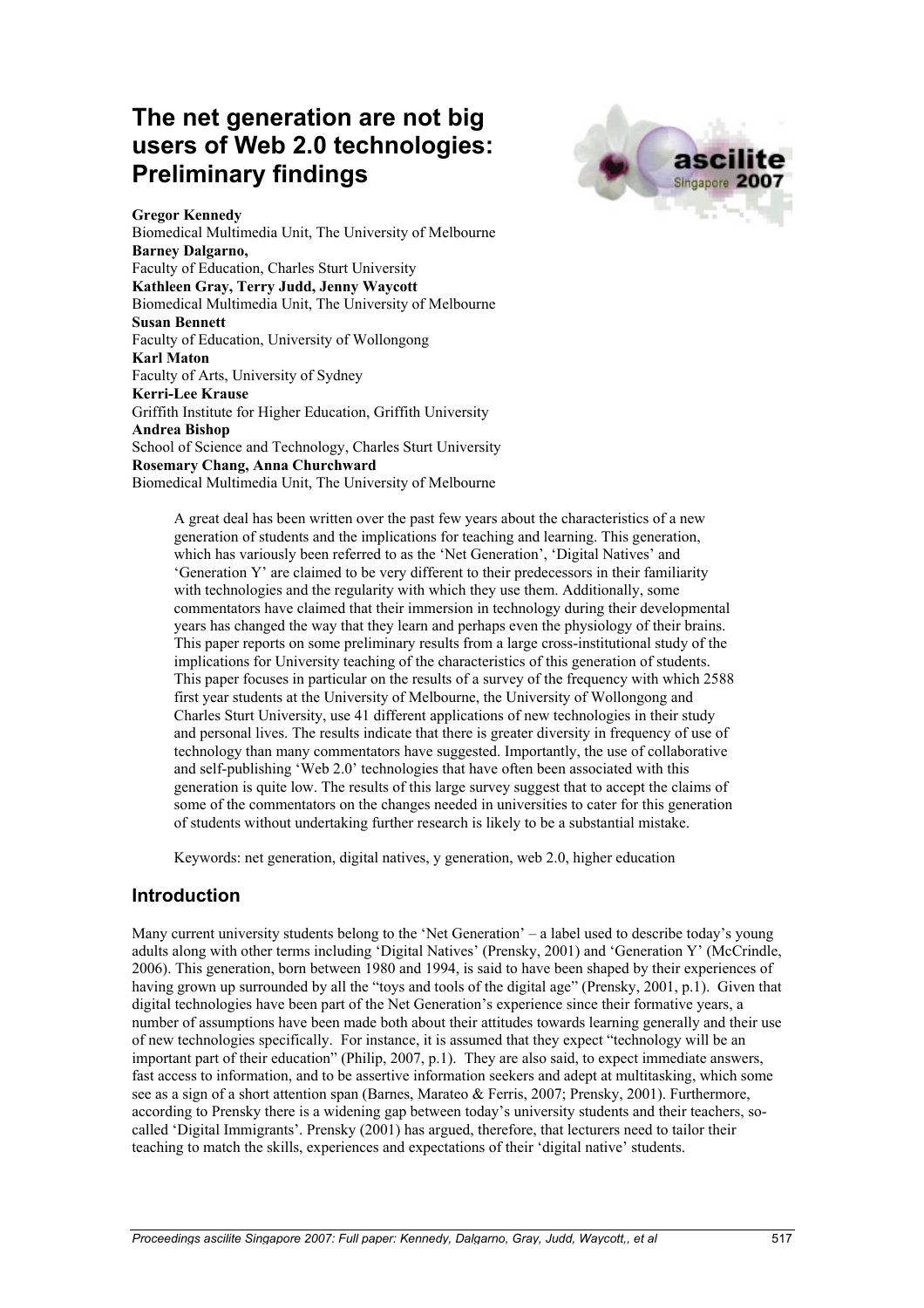However, as we have argued elsewhere, such generalised assumptions ignore the possibility that current students and teachers might have a more complex mix of skills and experiences with new technologies (Kennedy, Krause, Gray, Judd, Bennett, Maton, et al, 2006). Furthermore, until recently there has been much commentary about the characteristics of the Net Generation, but little empirical research to support the claims that have been made. However, recent studies have begun to examine the Net Generation's use of and attitude towards new technologies (e.g., Kvavik, 2005; Kvavik & Caruso, 2005; Kennedy et al, 2006; Oliver & Goerke, 2007). The research reported in this paper is part of an ongoing project that aims to further understand characteristics of the Net Generation, particularly with regard to their use of 'Web 2.0' technologies and their preferences for the use of new technologies as learning tools.

#### **What is Web 2.0?**

The term Web 2.0 refers to a loose collection of 'second generation' web-based technologies and services, many of which are designed to facilitate collaboration and sharing between users (O'Reilly, 2005). Although their use now covers a wide range of technologies and contexts, and has been criticised for being a largely artificial construct (e.g. Anderson, 2006), it is now firmly entrenched within the Internet lexicon.

While providing a comprehensive list of Web 2.0 technologies is beyond the scope of this paper there are a number of 'core' technologies and services that most students and many teaching staff will be familiar with or at least aware of.

- Podcasting describes the distribution of digital media files (typically audio but often video) using syndicated internet feeds. Users 'subscribe' to individual feeds by providing the feed address (a special type of url) to a software application called an aggregator. Apple's iTunes is perhaps the most readily recognised aggregator and RSS (Really Simple Syndication) and Atom are the two most widely used feed formats. Whenever new content becomes available, the aggregator automatically downloads the podcast and stores it alongside other media files originating from the same feed. The downloaded podcasts can then be listened to or watched on the user's computer or transferred to a portable media player for later playback.
- Blogs are customisable personal websites that allow the user to contribute regular or irregular entries that are displayed on the site in reverse chronological order. Depending on the blogging software or service used, entries may include video and other rich media. Visitors to a personal blog can typically post comments to specific entries and can also elect to be automatically notified whenever a new entry has been posted by subscribing to a blog's feed. Blogs may be used in isolation or integrated with other Web 2.0 technologies and services (e.g. most social networking sites include blogging tools). A wide range of commercial, community and open source blogging sites and tools is available.
- Wikis are collaborative websites that can be edited by anyone with access to them. Wikis can accommodate large numbers of pages (Wikipedia currently contains almost 1.9 million entries on its English language site), which because of the underlying paradigm, are typically created and organised in an ad-hoc manner. As a result, effective navigation within a wiki usually depends on the extensive use of hyperlinks and robust search routines. MediaWiki, which powers Wikipedia and many other high-profile wikis, is the best know and most widely used wiki software.
- Social networking services allow users to create and customise a personal website (aggregated within a larger website) that presents a profile of the user to other users. Users can readily locate other users with similar interests and by linking to them as 'friends', establish and explore new (and often complex) social networks. Depending on the service used, a user's pages may include other Web 2.0 technologies such as blogs and image and video sharing. MySpace and Facebook, two extremely popular social networking sites, are the first and second most visited sites on the web, reportedly attracting more than 100 million and 30 million users respectively.
- Social bookmarking services provide a way for users to store, categorize, and share their internet bookmarks. Bookmarks can be either public or private (usually public by default) and users are encouraged to 'tag' them with keywords, of their choosing, to facilitate their cataloguing and retrieval by themselves other users. Collectively, such tags are referred to as folksonomies. Social bookmarking services often include the ability to allow users to subscribe to feeds linked to particular tags and/or users, in much the same way as you subscribe to podcasts or blogs. Popular social bookmarking sites include del.icio.us, reddit and Digg.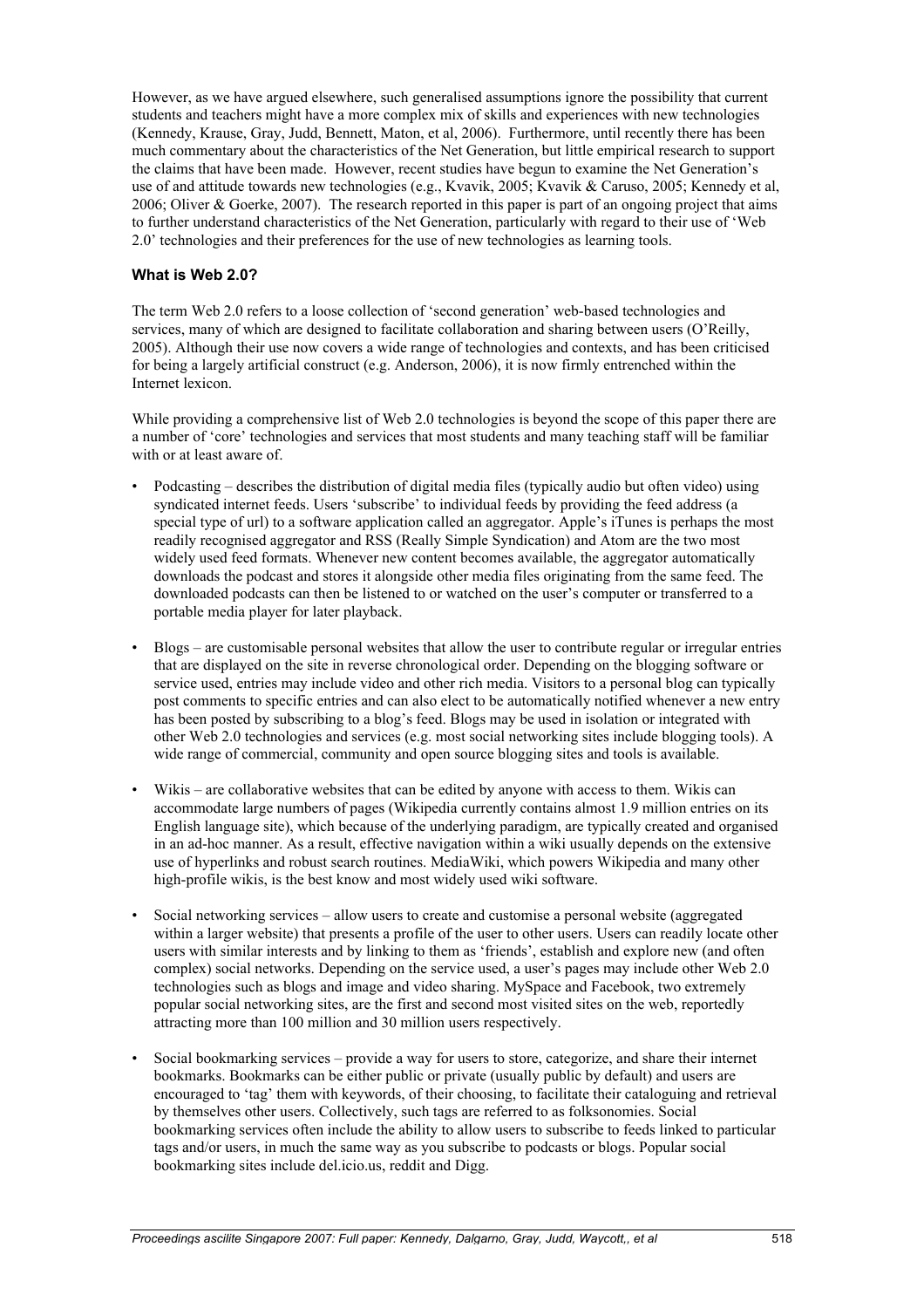• File sharing – describes the process of making files available to other users over a network. While clearly a broad term covering many applications, in the Web 2.0 context it is most often used to refer to P2P (peer-to-peer) networks that connect and mediate direct transfers of files between individual users (e.g. mp3 sharing services such as FastTrack and Gnutella) and centralised web services such as Flickr (photo sharing), that have more in common with social bookmarking services.

The 'Web 2.0 page' in Wikipedia is an excellent starting point for those seeking more detailed information of these technologies and services and everything else Web 2.0. For an educational technology perspective on Web 2.0, see Alexander (2006) or Bryant (2007).

The Net Generation are regarded by some commentators as quintessential Web 2.0 technology users (Cairncross, 2007; Lorenzo, Oblinger & Dziuban, 2007; Towers, Smith & Bruns, 2005). This has captured the attention and imagination of some educators because with Web 2.0, the Net Generation are not consigned to consuming web-based information, rather they are creating and producing content and then using and sharing it around, leading some to label them 'prosumers' (Chang, 2006) or 'produmers' (Towers, Smith & Bruns, 2005). The confluence of Web 2.0 technologies and the Net Generation is well captured by Lorenzo et. al's (2007) description of the habits and attitudes of Net Generation learners:

Constantly connected to information and each other, students don't just consume information. They create—and re-create—it. With a do-it-yourself, open source approach to material, students often take existing material, add their own touches, and republish it. Bypassing traditional authority channels, self-publishing—in print, image, video, or audio—is common. (p. 2).

## **About this project**

This project critically appraises the technological skills and preferences of the incoming 'Net Generation' of university students and their teachers. It is being undertaken at the University of Melbourne, the University of Wollongong and Charles Sturt University and is funded by the Carrick Institute for Learning and Teaching in Higher Education. An overarching aim of the project is to employ an evidencebased approach to the design, development and implementation of emerging technologies for learning and teaching in higher education. The emerging technologies of particular interest lie in three areas: communicating, publishing and file sharing.

The project is being conducted in three phases: (1) an investigation stage in which the technology access, use and preferences of first year University students and their teachers across disciplines have been studied; (2) an implementation stage in which eight projects integrating technology-supported communication, publishing and file-sharing will be evaluated, and (3) a dissemination stage during which the findings of the project will be shared with university educators, designers and policy-makers. The first phase of the project (Investigation) has been completed at the three participating universities and planning for the second phase (Implementation) is well under way.

## **Method**

This paper reports on a sub-set of the results from the initial investigation. These results are drawn from a comprehensive questionnaire of first year students' use of emerging technologies and technology-based tools in their everyday lives and in their formal education. A copy of the questionnaire can be obtained by email from the authors. The questionnaire was based on an earlier survey that was piloted at the University of Melbourne with over 2000 students (Kennedy, Krause, Judd, Churchward & Gray, 2006). This questionnaire asked students about the degree to which they accessed and used technology-based tools, how they currently used technology to create and exchange information and knowledge, their skill levels with different technologies, and their perceptions of how technologies could be used in their studies. This paper summarises the results of the questions relating to students' frequency of use of technology-based tools.

The survey was distributed through classes of first year students in a range of disciplines representing the Arts and Humanities, the Sciences and the Professions across the three participating institutions. Data collection was carried out in accordance with the human ethics requirements of each institution, and participation was voluntary and confidential. Questionnaire responses were received from 2588 students. The vast majority of students surveyed were under 25 years of age (80.0%) and 65.6% of students were between 17 and 20 years of age. More students from the University of Melbourne completed the survey (45.4%) than from the two other institutions (Wollongong: 27.5% ; Charles Sturt: 27.0%) and more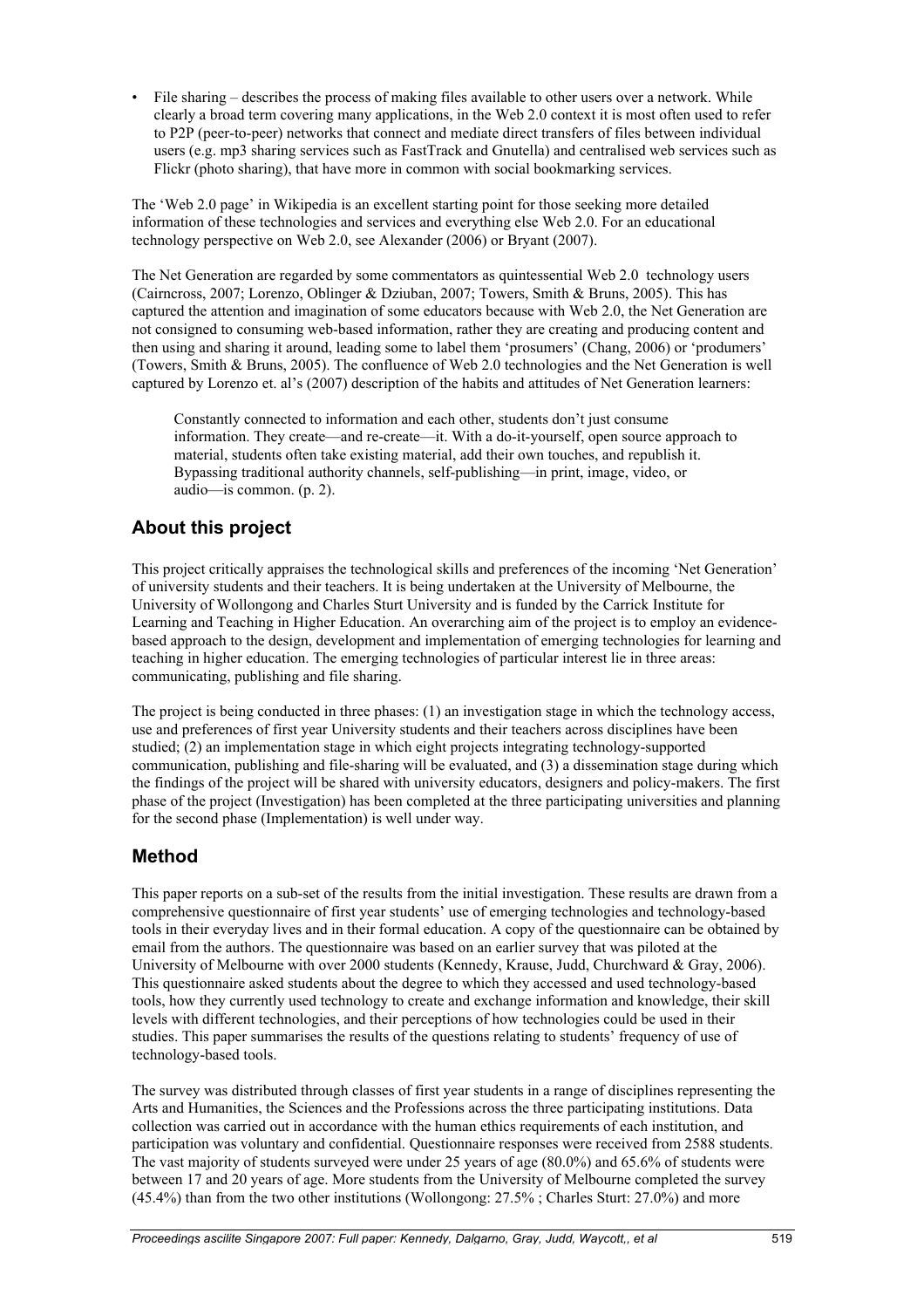females than males responded (Females: 68.9%; Males 31.0%). Students were also recruited from this sample to participate in focus group and individual interviews that enabled the researchers to obtain more detailed explanatory responses across the range of questions posed in the survey. This also provided students with the opportunity to express their ideas in their own words and to raise issues not covered in the survey. A total of 46 students participated in the interviews and focus group sessions.

As with all empirical research, this study has limitations and these must be considered when interpreting the results. The respondents to the survey represent only first year students, and as such will not reveal any differences that arise from the stage of study, such as those found by Kvavik, Caruso & Morgan (2004). The three institutions from which the sample has been drawn were intentionally chosen to reflect very different histories, research and teaching profiles and student demographics. Nevertheless they may not be completely representative of the full diversity of the Australian student body. In addition, while students were sampled from a wide range of disciplines, it was not possible to include students from every discipline and no attempt was made to ensure that the proportion of students from each discipline was representative of the Australian university population as a whole. Nevertheless, the size and diversity of the sample should allow the results of this study to be a very good starting point towards establishing a benchmark of technology use by students within the Australian university sector.

### **Results**

Table 1 summarises the results of responses to questions about the regularity of use of technology-tools for working with media and playing games. The table shows the percentage of students who indicated that they used technology in the way described (eg. to manage or manipulate digital photos) with the specified regularity (eg. several times per day). The mean score has been calculated by allocating a numeric value to each of the specified regularities (as shown in the table) and averaging across the sample. The results suggest that the majority of students use a computer at least once per month to manage or manipulate digital photos and to play digital audio files. More sophisticated media manipulation such as audio and video editing or manipulation of images using a tool like Photoshop is much less common. Use of computer games was surprisingly low with only half of the students playing games on a computer more than once per month and an even smaller proportion regularly playing games using a games console or over the Internet.

Table 2 summarises the responses to questions relating to the use of mobile devices. As expected, the vast majority of students use a mobile phone more than once per day to make calls and to send text messages. Most students use a mobile phone at least once per month to take photos. However, very few students use their mobile phones or other mobile devices for other applications such as email, video phone calls, video messaging, accessing information services or as a personal organiser.

Table 3 summarises responses relating to traditional, non-collaborative, web technologies. The results suggest that most students use the Internet for email and for looking up information related to their study and other lifestyle activities at least several times per week. Their use of the Internet to listen to sound recordings and for instant messaging is slightly less frequent though still very common. Commercial uses of the Internet, such as for banking or for purchasing is less common, although most students still do this at least once every few months. Creation of web pages is very uncommon with the majority of students never having done so.

Table 4 summarises responses relating to the use of Web 2.0 technologies. The use of such technologies by first year University students would be consistent with predictions of commentators who suggest that many members of the Net Generation are not happy to just consume information from traditional media sources but want to be active participants in the information and knowledge creation process (see Cairncross, 2007; Lorenzo, Oblinger & Dziuban, 2007). Contrary to these predictions the results suggest that most students are very infrequent users of these technologies. For example more than 80% of students surveyed had never produced a Podcast and had never contributed to a Wiki. More then 70% had never kept their own Blog. More than 50% had never used a social networking site, read someone else's Blog or downloaded a Podcast. Nevertheless there is a sizable minority of students who are very frequent users of Web 2.0 technologies. For example, 16% of students indicated that they use social networking software once per day or several times per day, and nearly 18% of students comment on blogs at least once per week. Similarly, 15% of students produce and contribute to their own blog on a daily or weekly basis. There is a significant subset of students who are downloading and/or sharing MP3 files on a daily or weekly basis (43.2%) and sharing photographs or other digital files (24.3%).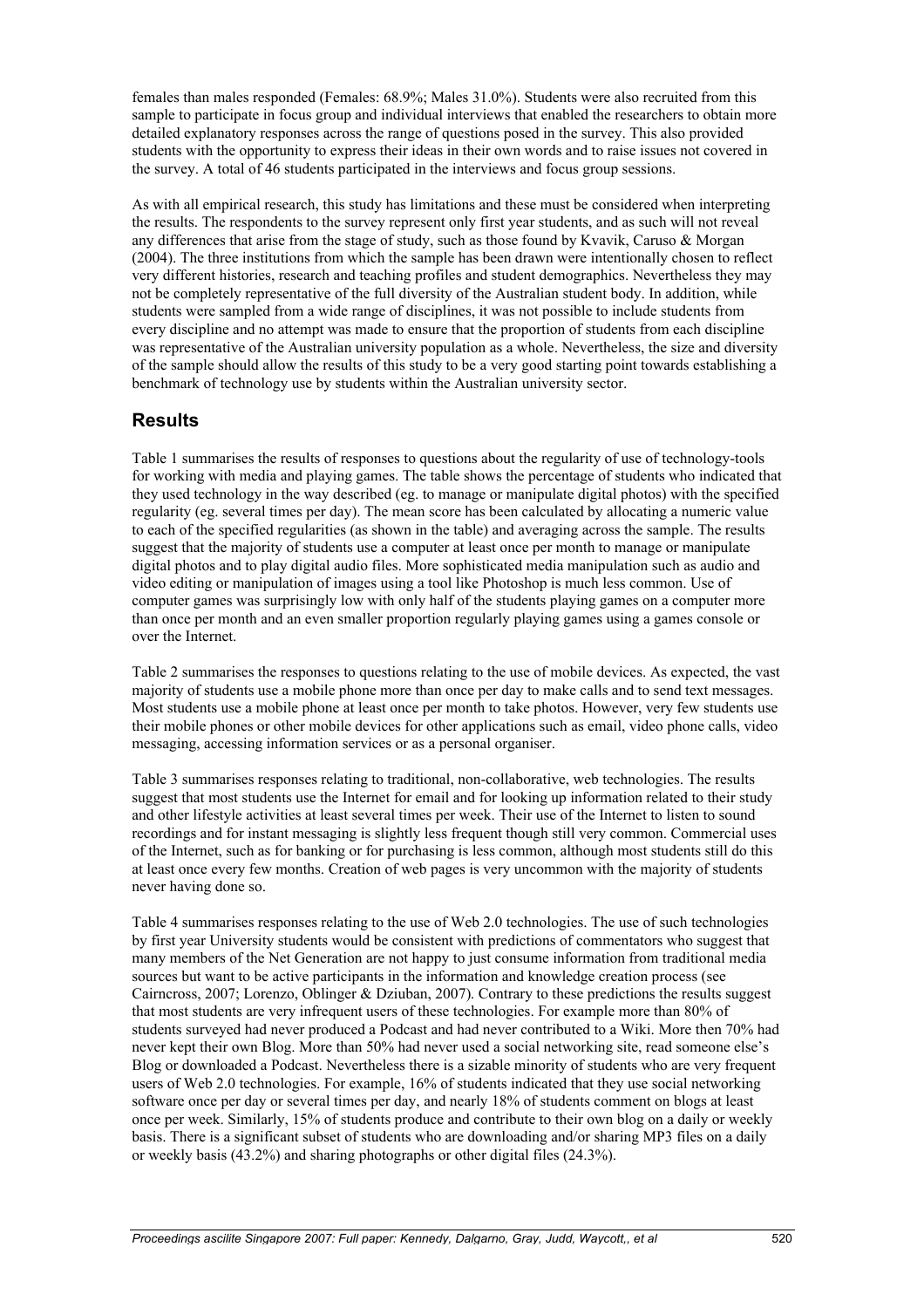| Ways in which technology can be<br>used<br><b>Media and Games</b>                           | Several times per day (7) | Once per day $(6)$ | Several times per week<br>$\odot$ | Once per week (4) | Once per month (3) | $\widehat{\omega}$<br>Every few months | Once per year (1) | Missing/not used (0) | Mean |
|---------------------------------------------------------------------------------------------|---------------------------|--------------------|-----------------------------------|-------------------|--------------------|----------------------------------------|-------------------|----------------------|------|
| Use a computer to manage or manipulate<br>digital photos (e.g. using iPhoto, Dig.<br>Image) | 3.9                       | 3.4                | 11.9                              | 12.8              | 25.3               | 19.8                                   | 12.9              | 9.9                  | 2.9  |
| Use a computer to create or manipulate<br>digital images (e.g. using Photoshop)             | 2.1                       | 1.9                | 6.8                               | 8.4               | 19.1               | 20.6                                   | 17.0              | 24.1                 | 2.1  |
| Use a computer for creating presentations<br>(e.g. PowerPoint)                              | 1.5                       | 1.4                | 5.0                               | 6.3               | 26.1               | 26.4                                   | 22.2              | 11.2                 | 2.2  |
| Use a computer for creating or editing<br>audio and video (e.g. iMovie, Movie<br>Maker)     | 1.4                       | 0.8                | 2.8                               | 3.7               | 7.7                | 12.2                                   | 24.0              | 47.4                 | 1.1  |
| Use a computer to play digital music files<br>(e.g. iTunes) without accessing the internet  | 35.8                      | 13.3               | 16.4                              | 8.6               | 6.2                | 3.2                                    | 2.7               | 13.8                 | 4.7  |
| Use a computer to play games                                                                | 8.0                       | 6.5                | 11.6                              | 9.9               | 14.3               | 12.7                                   | 13.1              | 23.9                 | 2.7  |
| Use a games console to play games                                                           | 4.1                       | 2.6                | 6.5                               | 7.0               | 12.2               | 12.9                                   | 15.5              | 39.2                 | 1.8  |
| Use the internet/web or a LAN to play<br>networked games                                    | 3.8                       | 1.8                | 3.8                               | 4.4               | 6.6                | 9.0                                    | 13.8              | 3.8                  | 1.3  |

#### **Table 2: Use of mobile devices**

| Ways in which technology can be used                                                       | Several times per day (7) | Once per day $(6)$ | Several times per week<br>$\odot$ | Once per week (4) | Once per month (3) | $\odot$<br>few months<br>Every | Once per year (1) | Missing/not used (0) | Mean |
|--------------------------------------------------------------------------------------------|---------------------------|--------------------|-----------------------------------|-------------------|--------------------|--------------------------------|-------------------|----------------------|------|
| <b>Use of Mobile Devices</b>                                                               |                           |                    |                                   |                   |                    |                                |                   |                      |      |
| Use a mobile phone to call people                                                          | 54.6                      | 15.2               | 14.9                              | 5.8               | 2.5                | 1.2                            | 0.5               | 5.4                  | 5.8  |
| Use a mobile phone to text / SMS people                                                    | 67.0                      | 10.5               | 10.3                              | 3.2               | 1.9                | 0.9                            | 0.5               | 5.6                  | 6.0  |
| Use a mobile phone to take digital photos or<br>movies                                     | 15.0                      | 5.9                | 14.2                              | 14.6              | 14.2               | 4.7                            | 3.5               | 27.9                 | 3.3  |
| Use a mobile phone to send pictures or<br>movies to other people                           | 7.8                       | 3.7                | 8.0                               | 9.3               | 12.9               | 8.5                            | 5.1               | 44.7                 | 2.1  |
| Use a mobile phone to make video calls                                                     | 3.1                       | 1.0                | 2.3                               | 2.8               | 3.7                | 3.9                            | 5.4               | 77.9                 | 0.7  |
| Use a mobile phone as an MP3 player                                                        | 7.1                       | 2.5                | 5.2                               | 5.5               | 4.6                | 3.7                            | 4.4               | 66.9                 | 1.4  |
| Use a mobile phone as a personal organiser<br>(e.g. diary, address book)                   | 13.0                      | 8.5                | 11.7                              | 8.9               | 8.3                | 4.0                            | 3.3               | 42.2                 | 2.7  |
| Use a mobile phone to access information /<br>services on the web                          | 3.2                       | 1.9                | 3.1                               | 4.2               | 4.5                | 5.1                            | 6.7               | 71.4                 | 1.0  |
| Use a mobile phone to send or receive email                                                | 2.7                       | 0.7                | 1.5                               | 2.0               | 2.3                | 2.8                            | 5.8               | 82.2                 | 0.7  |
| Use a handheld computer (e.g. a PDA) as a<br>personal organiser (e.g. diary, address book) | 3.1                       | 1.5                | 2.6                               | 2.0               | 2.9                | 3.6                            | 10.5              | 73.8                 | 0.8  |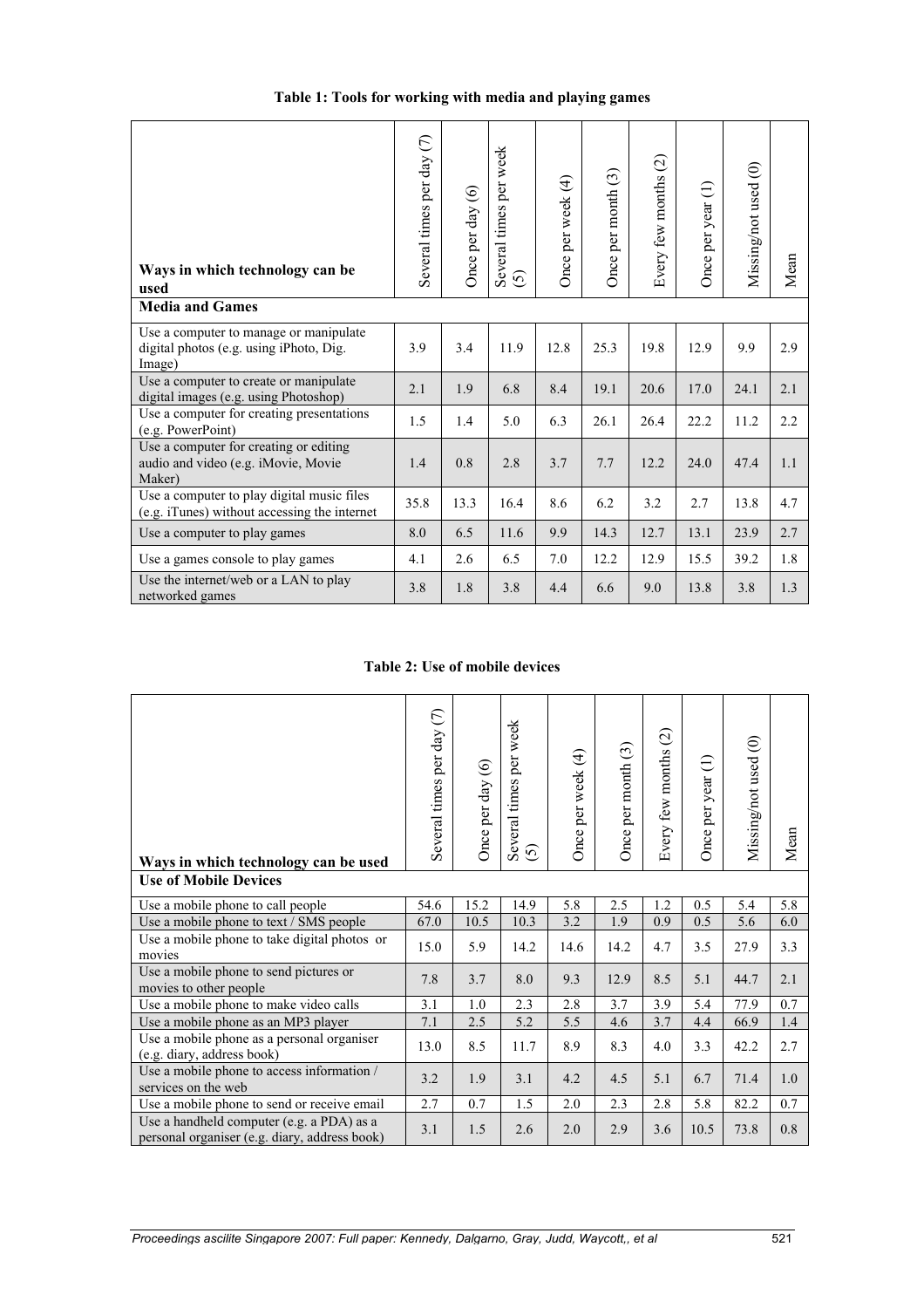|  |  |  |  | Table 3: Use of traditional web technologies |
|--|--|--|--|----------------------------------------------|
|--|--|--|--|----------------------------------------------|

| Ways in which technology can be used                                                          | Several times per day (7) | Once per day (6) | Several times per week<br>$\odot$ | Once per week (4) | Once per month (3) | Every few months (2) | Once per year (1) | Missing/not used (0) | Mean |
|-----------------------------------------------------------------------------------------------|---------------------------|------------------|-----------------------------------|-------------------|--------------------|----------------------|-------------------|----------------------|------|
| <b>Use of Traditional Web Technologies</b>                                                    |                           |                  |                                   |                   |                    |                      |                   |                      |      |
| Use the web to access a portal, 'Course or Learning<br>Management System'                     | 14.2                      | 17.9             | 19.8                              | 7.7               | 4.1                | 2.3                  | 3.7               | 30.3                 | 3.6  |
| Use the web to look up reference information for<br>study purposes (e.g. online dictionaries) | 14.4                      | 13.3             | 32.8                              | 18.4              | 11.3               | 3.6                  | 1.3               | 4.9                  | 4.6  |
| Use the web to browse for general information (e.g.<br>news, holidaying, event timetables)    | 23.0                      | 20.2             | 27.7                              | 12.8              | 8.7                | 2.7                  | 1.2               | 3.9                  | 5.0  |
| Use the web to listen to sound recordings (e.g. via<br>streaming audio or iTunes)             | 10.8                      | 8.3              | 16.7                              | 13.1              | 12.9               | 7.6                  | 4.2               | 26.3                 | 3.2  |
| Use the web for other pastimes (i.e. for leisure<br>activities)                               | 22.3                      | 15.6             | 19.7                              | 12.7              | 8.4                | 4.1                  | 2.4               | 14.8                 | 4.3  |
| Use the web to buy or sell things (e.g. eBay,<br>Amazon, air tickets.)                        | 2.9                       | 2.7              | 5.4                               | 7.4               | 16.0               | 17.4                 | 12.8              | 35.4                 | 1.9  |
| Use the web for other services (e.g. banking, paying<br>bills)                                | 4.1                       | 5.8              | 13.4                              | 14.2              | 16.9               | 6.8                  | 5.8               | 32.9                 | 2.6  |
| Use the web/internet to send or receive email (e.g.<br>Hotmail, Yahoo, Outlook)               | 38.0                      | 26.9             | 20.6                              | 7.2               | 2.4                | 1.1                  | 0.4               | 3.4                  | 5.7  |
| Use the web/internet for instant messaging / chat<br>(e.g. MSN, Yahoo, ICQ)                   | 26.8                      | 12.7             | 14.4                              | 8.8               | 6.6                | 4.2                  | 3.7               | 22.8                 | 4.0  |
| Use the web to build and maintain a website                                                   | 3.1                       | 2.6              | 3.2                               | 3.7               | 4.0                | 4.4                  | 9.9               | 69.0                 | 1.0  |

### **Discussion**

What do Net Generation students have in common, and what sets them apart from other generations of learners in higher education? By definition, they have grown up during a time that has seen the rapid emergence and extensive influence of digital technologies and tools such as personal computing, networks, mobile devices and the Web. But findings from this study suggest that first year University students at three Australian universities are nowhere near as frequent users of new technologies as some commentators have been suggesting. Established applications of technologies, such as searching for information on the web, email, mobile telephony and SMS messaging are used very frequently by a large majority of students. However newer technologies, such as Blogs and Wikis that allow students to collaborate and to produce and publish material online are used by a relatively small proportion of students. While there was evidence that social networking and digital file sharing was popular among a small minority of students, few students were regularly using social bookmaking or creating and publishing podcasts.

There is clearly a greater diversity in the patterns of technology use within members of this group than the existing literature proclaims and importantly no widespread use of some of the flagship technologies of Web 2.0. In fact, during the interviews and focus group sessions a number of students indicated that they were unsure what some of these tools actually were. For example, when one student was asked how a blog could usefully support her studies, she responded by saying: "What's a blog? I don't know what it is". Similarly, in focus group discussions about podcasting, two students from separate focus groups reported being unfamiliar with any such technology or service.

These research results indicate that we must be wary of overgeneralising the distinctive features of this generation, as individuals or as a group, their lifestyles or their learning styles based on assumptions about technology use or preferences. When commentators such as Barnes et al. (2007) say that blogs have "long [been] a staple of the Net Geners' lives", there is a real danger that such commentary will create a vague but pervasive feeling among tertiary educators that every student who enters the higher education system is a blogger. The evidence from this study indicates that the majority of first year students in 2006 had never read a blog (55%) let alone created one of their own (73% have not). As a consequence, we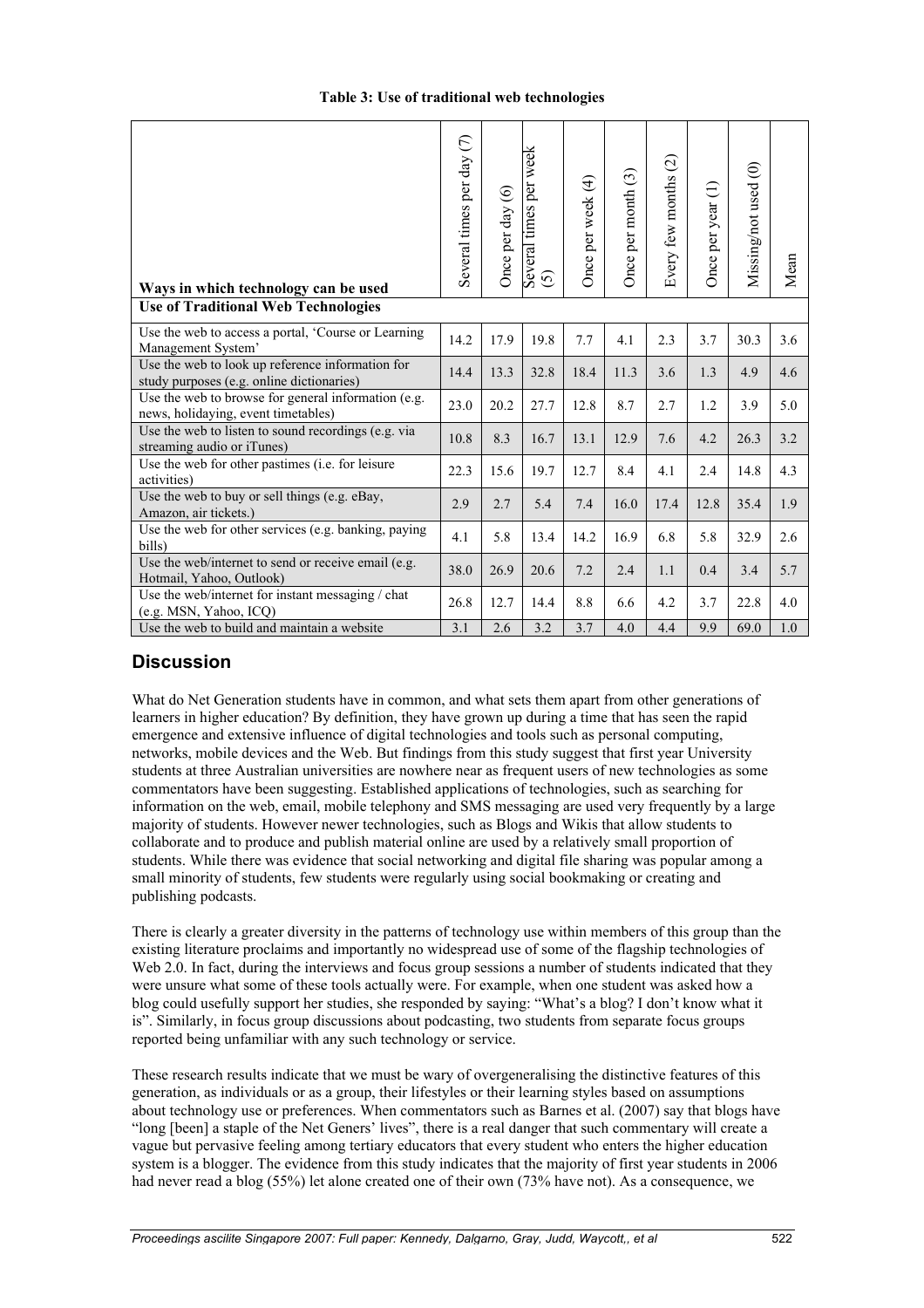| Ways in which technology can be used                                                         | Several times per day (7) | Once per day (6) | Several times per week<br>$\odot$ | Once per week (4) | Once per month (3) | $\widehat{\mathcal{C}}$<br>Every few months | Once per year (1) | Missing/not used (0) | Mean    |
|----------------------------------------------------------------------------------------------|---------------------------|------------------|-----------------------------------|-------------------|--------------------|---------------------------------------------|-------------------|----------------------|---------|
| Use of Web 2.0 Technologies                                                                  |                           |                  |                                   |                   |                    |                                             |                   |                      |         |
| Use social networking software on the web (e.g.<br>Myspace, Trendster)                       | 9.0                       | 7.0              | 6.9                               | 6.1               | 5.4                | 3.8                                         | 5.3               | 56.5                 | 1.9     |
| Use social bookmarking software on the web (e.g.<br>del.icio.us)                             | 1.3                       | 0.9              | 1.2                               | 2.2               | 2.8                | 2.7                                         | 7.2               | 81.7                 | 0.5     |
| Use the web to download podcasts (e.g. using Juice,<br><i>iTunes</i> )                       | 3.5                       | 4.1              | 8.9                               | 7.5               | 8.8                | 5.8                                         | 4.6               | 56.7                 | 1.7     |
| Use the web to publish podcasts (e.g. using Podifier,<br>Podcaster, PodProducer)             | 0.7                       | 0.8              | 1.8                               | 2.2               | 1.6                | 2.4                                         | 5.2               | 85.2                 | 0.4     |
| Use the web to download and/or share MP3 files<br>(e.g. music, videos)                       | 9.9                       | 6.0              | 16.5                              | 10.8              | 12.2               | 7.4                                         | 3.3               | 34.0                 | 2.9     |
| Use the web to share photographs or other digital<br>material (e.g. using blinklist, Flickr) | 3.7                       | 3.6              | 8.6                               | 8.4               | 11.8               | 6.8                                         | 4.4               | 52.7                 | 1.8     |
| Use the web to make phone calls (e.g. $VoIP$ using<br>Skype)                                 | 3.0                       | 1.8              | 4.3                               | 3.5               | 4.6                | 3.4                                         | 5.0               | 74.3                 | 0.9     |
| Use the web for webconferencing (e.g. using a<br>webcam with Skype)                          | 2.3                       | 1.5              | 2.7                               | 2.4               | 3.4                | 2.2                                         | 4.8               | 80.6                 | 0.7     |
| Use the web to read RSS feeds (e.g. news feeds)                                              | 2.2                       | 2.5              | 3.5                               | 3.2               | 3.1                | 2.1                                         | 4.1               | 79.3                 | 0.8     |
| Use the web to keep your own blog or vlog                                                    | 3.2                       | 2.7              | 4.2                               | 4.9               | 4.6                | 3.2                                         | 4.5               | 72.6                 | $1.0\,$ |
| Use the web to read other people's blogs or vlogs                                            | 4.9                       | 4.4              | 7.3                               | 8.1               | 9.2                | 6.0                                         | 5.1               | 55.1                 | 1.7     |
| Use the web to comment on blogs or vlogs                                                     | 3.6                       | 3.3              | 4.9                               | 5.8               | 5.7                | 5.2                                         | 4.7               | 66.8                 | 1.2     |
| Use the web to contribute to the development of a<br>wiki                                    | 1.5                       | 1.1              | 1.4                               | 2.1               | 1.7                | 2.2                                         | 5.3               | 84.9                 | 0.5     |

should be cautious about accepting the claims of commentators who suggest that new technologies and tools in higher education will offer an all-purpose solution to eliminate disengagement or dissatisfaction among this generation of students.

Aside from the hype not quite matching the reality, there may be other explanations for the clear disparity between the proposed and actual technology use of the Net Generation, particularly in the area of Web 2.0. The 2007 Gartner Report on the "Hype Cycle for Higher Education" predicted that wikis were between two and five years away from mainstream adoption in higher education (Zastrocky, Harris, et al., 2007). Thus, it may be that some of these Web 2.0 technologies are poised for widespread use by incoming students and subsequent implementation in higher education. Alternatively, given that much of the previous research about the Net Generation has been conducted in North America, it could be that Australian students are not as enamoured with Web 2.0 technologies as American students. For example, a recent report from the Future Exploration Network noted that Australians blog and use social networking sites considerably less than their counterparts in the United States (Dawson, 2007). Over time it will become clear whether students who are currently using Web 2.0 are the early adopters of technologies that will become pervasive in the future.

It may be useful to consider the implications of the findings presented in this paper in a broader social context. In an era where politicians are rushing to YouTube and MySpace to promote their policies, their vision and their connectedness with the community, it may be worth considering whether this investment justifies the return. While these political strategies almost certainly generate interest – both positive and negative – from a sub-section of the community, the results from this investigation suggest that these strategies may miss more of the targeted Net Generation demographic than they hit. A similar set of considerations would seemingly face educators thinking about applying new technologies 'to reach' students in tertiary institutions.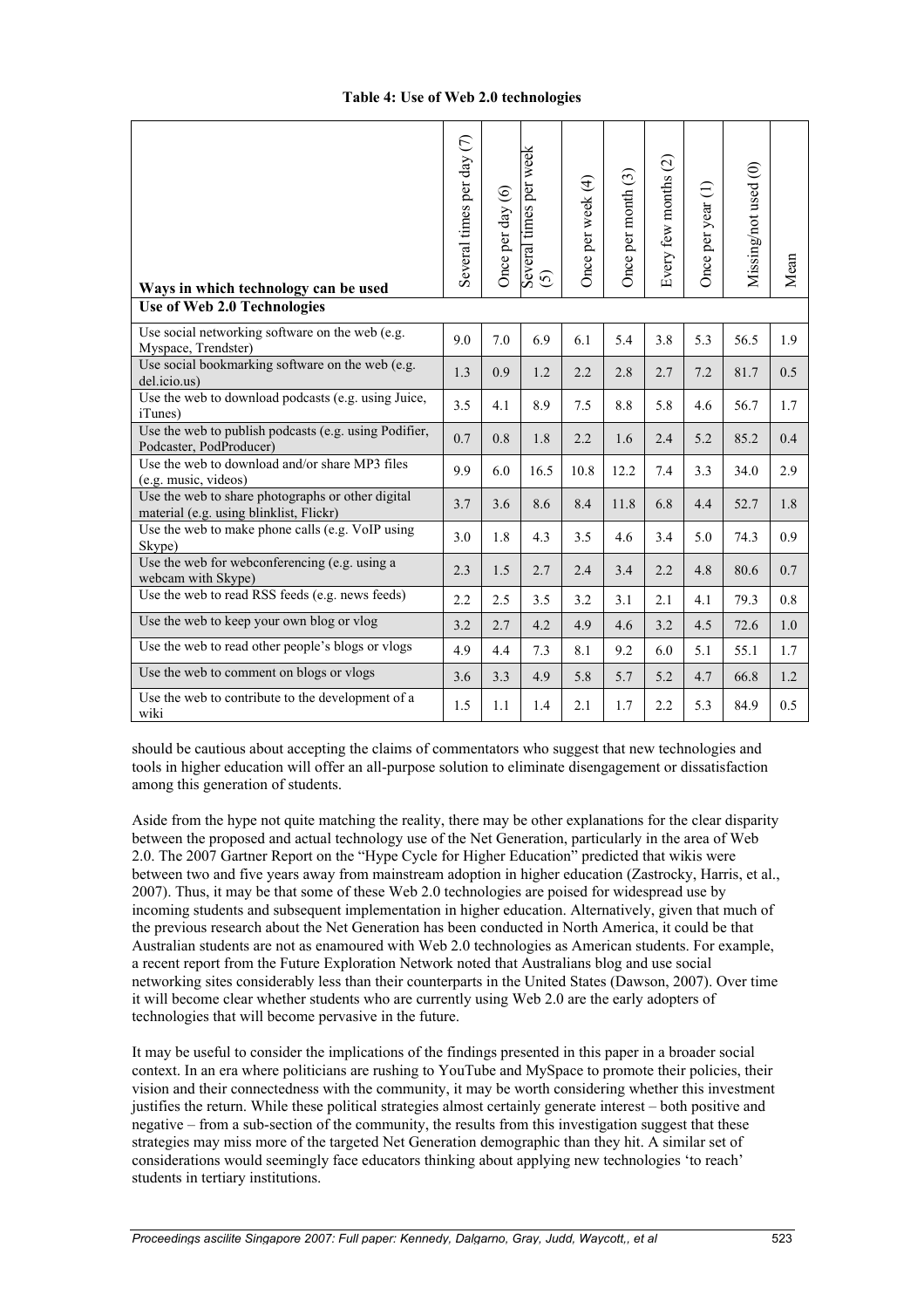Individual educators and educational planners and developers will find much useful information about incoming undergraduate students of the Net Generation from the substantial data collected in this study. The findings may in time serve as an Australian benchmark for technology use, against which future surveys of technology use in Australia and overseas may be evaluated. The findings of this investigation may inform improvements in current technology-based teaching and learning activities, as well as highlight areas of potential educational technology development. Future papers coming out of this work will report on the analysis of the responses according to discipline, University and study mode as well as various demographic factors. The results of this analysis have the potential to support decisions to implement technologies more selectively, so that they are better aligned with different student learning contexts, such as the field or mode of study, or with the particular features of the student experience that different universities intend to provide. They may provide evidence which is able to inform the design of orientation or remediation programs for those student groups who are most likely to need formal learning about information and communications technologies and information literacy, or to guide and support innovative work among those student groups who are most likely to be adept.

Finer-grained investigations of many questions are required to move us beyond marketing slogans and personal anecdotes, if we wish to base decisions about pedagogies and educational infrastructure investments on an accurate and detailed understanding of our students. This project is also investigating the companion proposition to that made about the 'digital natives'; that university teaching staff, the 'digital immigrants', are distinctly less technologically able or enamoured than their incoming students. Investigations using the method adopted here are also being undertaken by research centres internationally which will provide comparative data on technology access, use habits, skills and preferences of incoming university students. Further research is needed to provide evidence of whether and how various applications of emergent technologies and tools in higher education actually improve student learning outcomes and under what circumstances.

### **Acknowledgements**

Support for the project has been provided from the Carrick Institute for Learning and Teaching in Higher Education, an initiative of the Australian Government Department of Education, Science and Training. The views expressed in this paper do not necessarily reflect the views of The Carrick Institute for Learning and Teaching in Higher Education.

## **References**

- Alexander, B. (2006). Web 2.0: A new wave of innovation for teaching and learning? *Educause Review, 2006*(March/April), 33-44.
- Anderson, N (2006). *Tim Berners-Lee on Web 2.0: "nobody even knows what it means".* http://arstechnica.com/news.ars/post/20060901-7650.html [viewed 18 July 2007].
- Barnes, K., Marateo, R. C., & Ferris, S. P. (2007). Teaching and learning with the net generation. *Innovate, 3*(4).
- Bryant, L. (2007). Emerging trends in social software for education. In *Emerging Technologies for Learning: Volume 2* (pp. 9-18). Coventry, UK: Becta.
- Cairncross, F.(2007). Generation Y and new media: Where next? In *The impact of digitization a generation apart*. London, United Kingdom: KPMG International. Available: http://www.kpmg.com/Industries/ICE/Other/ImpactDigit.htm [viewed 25 July, 2007].
- Chang, S. (2006). *Are they willing to contribute? Prosumer characteristics among the Australian youth*. Paper presented at Digital Natives in Australia and Korea. Conference at the University of Melbourne, 2006.
- Dawson, R. (2007). Future of Media. Report 2007. Report of the Future Exploration Network. Available: http://www.rossdawsonblog.com/Future\_of\_Media\_Report2007.pdf [viewed 7 August, 2007].
- Kennedy, G., Krause, K., Judd, T., Churchward, A., & Gray, K. (2006). First Year Students' Experiences with Technology: Are They Really Digital Natives? Melbourne, Australia: University of Melbourne. Retrieved April 10, 2007, from
- http://www.bmu.unimelb.edu.au/research/munatives/natives\_report2006.rtf
- Kennedy, G., Krause, K.-L., Gray, K., Judd, T., Bennett, S., Maton, K., Dalgarno, B. & Bishop, A. (2006). Questioning the Net Generation: A collaborative project in Australian higher education. In L. Markauskaite, P. Goodyear & P. Reimann (Eds.), *Who's learning? Whose technology? Proceedings of the 23rd Annual Conference of the Australiasian Society for Computers in Learning in Tertiary Education* (pp. 413-417). Sydney: Sydney University Press.
- Kvavik, R. B. (2005). Convenience, Communications, and Control: How Students Use Technology. In D. G. Oblinger & J. L. Oblinger (Eds.), *Educating the Net Generation* (pp. 7.1-7.20): EDUCAUSE.